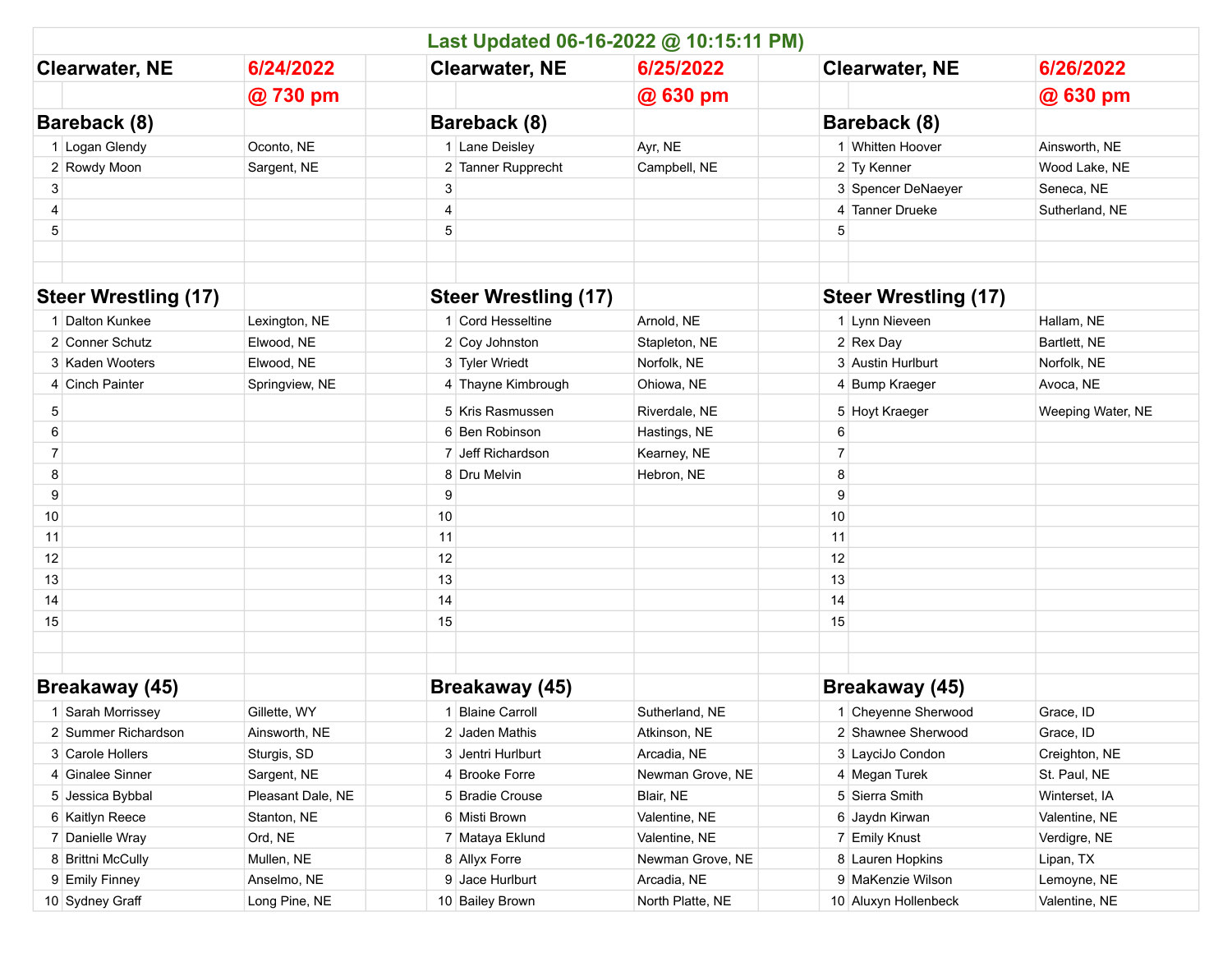|                                     | 11 Kylie Hewett                        | Orchard, NE                     |                | 11 Scout Hebbert                     | Mullen, NE                      |                | 11 Alli Masters                        | Leon, IA                        |  |
|-------------------------------------|----------------------------------------|---------------------------------|----------------|--------------------------------------|---------------------------------|----------------|----------------------------------------|---------------------------------|--|
|                                     | 12 Amber Carson                        | Grassy Butte, ND                |                | 12 Georgie Lage                      | Arthur, NE                      |                | 12 Morgan Kessler                      | Alpine, TX                      |  |
|                                     | 13 Sierra (Cy) Christensen             | Kennebec, SD                    |                | 13 Amber Coleman                     | Orchard, NE                     |                | 13 Bailey Hurlburt                     | Norfolk, NE                     |  |
|                                     | 14 Brooke McCully                      | Mullen, NE                      |                | 14 Kayla Bland                       | Bassett, NE                     |                | 14 Michelle Wilson                     | Osage City, KS                  |  |
|                                     | 15 Brandy Schaack                      | Chadron, NE                     |                | 15 Jessica McMaster                  | Madison, KS                     |                | 15 Brook Jamison                       | Ashby, NE                       |  |
|                                     |                                        |                                 |                |                                      |                                 |                |                                        |                                 |  |
|                                     |                                        |                                 |                |                                      |                                 |                |                                        |                                 |  |
|                                     | Saddle Bronc (4)                       |                                 |                | Saddle Bronc (4)                     |                                 |                | Saddle Bronc (4)                       |                                 |  |
|                                     | 1 Carson Jones                         | Neligh, NE                      | $\mathbf{1}$   |                                      |                                 |                | 1 Derek Kenner                         | Wood Lake, NE                   |  |
| $\overline{2}$                      |                                        |                                 | $\mathbf 2$    |                                      |                                 |                | 2 Lavern Borntreger                    | Elsmere, NE                     |  |
| 3                                   |                                        |                                 | 3              |                                      |                                 |                | 3 Ty Kenner                            | Wood Lake, NE                   |  |
| 4                                   |                                        |                                 | $\overline{4}$ |                                      |                                 | 4              |                                        |                                 |  |
| 5                                   |                                        |                                 | 5              |                                      |                                 | 5              |                                        |                                 |  |
| 6                                   |                                        |                                 | 6              |                                      |                                 | 6              |                                        |                                 |  |
| $\overline{7}$                      |                                        |                                 | $\overline{7}$ |                                      |                                 | $\overline{7}$ |                                        |                                 |  |
|                                     |                                        |                                 |                |                                      |                                 |                |                                        |                                 |  |
|                                     |                                        |                                 |                |                                      |                                 |                |                                        |                                 |  |
| Tie-Down Roping (Open/23; 45TDR/14) |                                        |                                 |                | Tie-Down Roping (Open/23; 45TDR/14)  |                                 |                | Tie-Down Roping (Open/23; 45TDR/14)    |                                 |  |
|                                     | 1 Clete Scheer                         | Elsmere, NE                     |                | 1 Mark Lovitt (45)                   | Tryon, NE                       |                | 1 Seth Pearson                         | Broken Bow, NE                  |  |
|                                     | 2 Don Kocis (45)                       | Essex, IA                       |                | 2 Joe Macoubrie                      | Alva, OK                        |                | 2 Austin Hurlburt                      | Norfolk, NE                     |  |
|                                     | 3 Tim Mendick                          | Cedar Creek, NE                 |                | 3 Denton Oestmann                    | Auburn, NE                      |                | 3 Tuff Larson (45)                     | O'Neill, NE                     |  |
|                                     | 4 Joe (JT) Bradley                     | Seneca, NE                      |                | 4 Jacob Haren                        | Erie, CO                        |                | 4 Patrick Martin                       | Lexington, NE                   |  |
|                                     | 5 Cinch Painter (45)                   | Springview, NE                  |                | 5 Terry Graff (Open & 45)            | Long Pine, NE                   |                | 5 Cole Wilson                          | Osage City, KS                  |  |
|                                     | 6 Dallen McIntire                      | Afton, IA                       |                | 6 Carl Fordyce (45)                  | Aurora, NE                      |                | 6 Grant Lindsley                       | Osceola, NE                     |  |
|                                     | 7 Carl Martin (45)                     | Omaha, NE                       |                | 7 Boe Brown                          | Valentine, NE                   |                | 7 Nathan Sandoz                        | Atkinson, NE                    |  |
|                                     | 8 Tom Crouse                           | Gallatin, MO                    |                | 8 Jarrett Oestmann                   | Auburn, NE                      |                | 8 Jay Hollenbeck (45)                  | Valentine, NE                   |  |
| 9                                   |                                        |                                 |                | 9 Kash Paulsen (45)                  | Whiting, IA                     |                | 9 Rusty Kluender (45)                  | Arcadia, NE                     |  |
| 10                                  |                                        |                                 |                | 10 Dwight Doffin (45)                | Wisner, NE                      |                | 10 Grant Turek                         | St. Paul, NE                    |  |
| 11                                  |                                        |                                 |                | 11 Layne Wallinger                   | Stuart, NE                      |                | 11 Brent Hurlburt (45)                 | Norfolk, NE                     |  |
| 12                                  |                                        |                                 |                | 12 Cooper Phillipps                  | Burwell, NE                     |                | 12 Chip Wilson                         | Lemoyne, NE                     |  |
| 13                                  |                                        |                                 |                | 13 Cale Buss $(45)$                  | Atkinson, NE                    |                | 13 Clay Bauer                          | Arcadia, NE                     |  |
| 14                                  |                                        |                                 | 14             |                                      |                                 |                | 14 Luke Madsen                         | Lawton, IA                      |  |
| 15                                  |                                        |                                 | 15             |                                      |                                 |                | 15 Joe Kimmel (45)                     | Stoneham, CO                    |  |
|                                     |                                        |                                 |                |                                      |                                 |                |                                        |                                 |  |
|                                     | 5/3                                    |                                 |                |                                      | 8/6                             |                |                                        | 10/5                            |  |
|                                     | <b>Team Roping (33)</b>                |                                 |                | <b>Team Roping (33)</b>              |                                 |                | <b>Team Roping (33)</b>                |                                 |  |
|                                     | Van Driel, Matt<br>1 Bode, Jake        | Verdigre, NE<br>Elgin, NE       |                | Macoubrie, Joe<br>1 McMaster, Dawson | Alva, OK<br>Madison, KS         |                | Sherwood, Shawnee<br>1 Sherwood, Steve | San Tan Valley, AZ<br>Grace, ID |  |
|                                     | Roberts, Mike<br>2 Gadekan, Bryson     | Elkhorn, NE<br>Neligh, NE       |                | Finney, Blaine<br>2 Opela, Quincy    | Ainsworth, NE<br>Stapleton, NE  |                | Williams, Wyatt<br>2 Williams, Chance  | Ord, NE<br>Ord, NE              |  |
|                                     | Richardson, Summer<br>3 Painter, Cinch | Ainsworth, NE<br>Springview, NE |                | Forre, Dusty<br>3 Vogel, Justin      | Newman Grove, NE<br>Norfolk, NE |                | Poss, Nathan<br>3 Lindsley, Grant      | Scotia, NE<br>Osceola, NE       |  |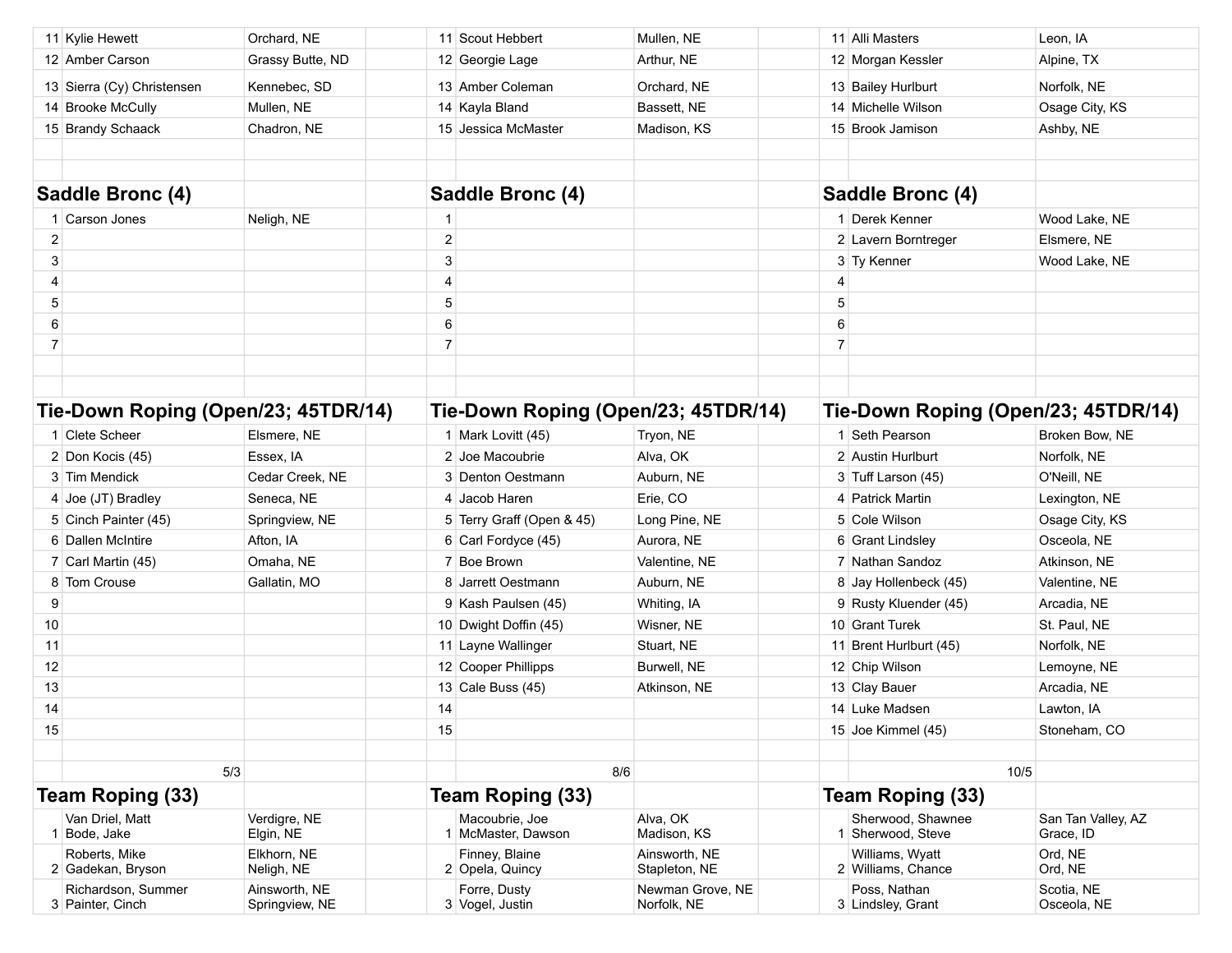|    | Kunkee. Dalton<br>4 Kirkpatrick, Troy | Lexington, NE<br>Broken Bow, NE |    | Trenary, Jhett<br>4 Elkins, Gralyn    | Arthur. NE<br>Ericson, NE    |    | Bauer, Clav<br>4 Dunlop, Zac            | Arcadia, NE<br>Rolla, ND         |
|----|---------------------------------------|---------------------------------|----|---------------------------------------|------------------------------|----|-----------------------------------------|----------------------------------|
|    | Sinner, Spencer<br>5 Finney, Doug     | Sargent, NE<br>Anselmo, NE      |    | Freudenburg, Kurt<br>5 Powell, Mike   | Madison, NE<br>Ames, NE      |    | Lammers, Blair<br>5 Chadwick, Shad      | Hermosa, SD                      |
|    | Palmer, Kurtis<br>6 Cole, Josh        | Madison, NE<br>Norfolk, NE      |    | Reichmuth, Brent<br>6 Hughes, Allan   | Humphrey, NE<br>Glenwood, IA |    | Jamison, Brook<br>6 Symons, Clayton     | Ashby, NE<br>Mitchell, NE        |
|    | Dendinger, Tyler<br>7 Mast, Dave      | Randolph, NE<br>Clearwater, NE  |    | Wagner, Jeremy<br>7 Knievel, Brett    | Ewing, NE<br>Ewing, NE       |    | Knott, Andy<br>7 Pelster, Dalton        | Taylor, NE<br>Burwell, NE        |
| 8  |                                       |                                 |    | Brott, Cooper<br>8 Hollenbeck, Todd   | Gothenburg, NE<br>Rose, NE   |    | Schnoor, Jason<br>8 Barlow, Heath       | Chambers, NE<br>Ewing, NE        |
| 9  |                                       |                                 |    | Snider, Monte<br>9 Schlinger, Clayton | Bartlett. NE<br>Ericson, NE  |    | Marshall, Trent<br>9 Marshall, Cody     | Burwell, NE<br>Burwell, NE       |
| 10 |                                       |                                 |    | Miller, Andy<br>10 Trenary, Bret      | Wellfleet, NE<br>Salida, CO  |    | Hilzendeger, Cody<br>10 Chohon, Dustin  | Avon, SD<br>O'Neill, NE          |
| 11 |                                       |                                 |    | Mlnarik, Trevor<br>11 Carson, Jory    | Lynch, NE<br>Lynch, NE       |    | Allemang, Trent<br>11 Kester, Chris     | Clearwater, NE<br>Clearwater, NE |
| 12 |                                       |                                 |    | Andersen, Chance<br>12 Carlson, Cody  | Ashland, NE<br>Ashland, NE   |    | Van Aken, Clayton<br>12 Johnson, Jayden | Yoder, WY<br>Casper, WY          |
| 13 |                                       |                                 | 13 |                                       |                              |    | Austin, Kip<br>13 Austin, Cole          | Norfolk, NE<br>Meadow Grove, NE  |
| 14 |                                       |                                 | 14 |                                       |                              |    | Mikkelsen, Arwin<br>14 Harris, Dustin   | Battle Creek, NE<br>O'Neill, NE  |
| 15 |                                       |                                 | 15 |                                       |                              | 15 |                                         |                                  |
|    |                                       |                                 |    |                                       |                              |    |                                         |                                  |
|    |                                       |                                 |    |                                       |                              |    |                                         |                                  |
|    |                                       |                                 |    |                                       |                              |    |                                         |                                  |
|    | <b>Barrel Racing (44)</b>             |                                 |    | <b>Barrel Racing (44)</b>             |                              |    | <b>Barrel Racing (44)</b>               |                                  |
|    | 1 Barb Preusker                       | O'Neill, NE                     |    | 1 Jozlyn Anderson                     | Plainview, NE                |    | 1 Jena Garwood                          | Atkinson, NE                     |
|    | 2 Brooklyn Behmer                     | Hoskins, NE                     |    | 2 Branda Marsh                        | Thedford, NE                 |    | 2 Josey Booth                           | Neligh, NE                       |
|    | 3 Brooke McCully                      | Mullen, NE                      |    | 3 Kelli Reichmuth                     | Humphrey, NE                 |    | 3 Taylor King                           | Lawton, IA                       |
|    | 4 Harlie Ruppert                      | Norfolk, NE                     |    | 4 LaKota Elkins                       | Ericson, NE                  |    | 4 Cassidy Booth                         | Neligh, NE                       |
|    | 5 Ashley Boswell                      | O'Neill, NE                     |    | 5 Dori Hollenbeck                     | Winner, SD                   |    | 5 Chanda Schnoor                        | Chambers, NE                     |
|    | 6 Morgan Erhardt                      | Clearwater, NE                  |    | 6 Gracey Rodocker                     | Taylor, NE                   |    | 6 Erin Staton                           | Crecent, IA                      |
|    | 7 Kelsey Bruck                        | Papillion, NE                   |    | 7 Brandy Reichmuth                    | Humphrey, NE                 |    | 7 Kaylen Smith                          | Allen, NE                        |
|    | 8 Patty Finney                        | Ainsworth, NE                   |    | 8 Korrina Hughes                      | Glenwood, IA                 |    | 8 Jordan Hermelbracht                   | Bancroft, NE                     |
|    | 9 Emily Cole                          | Norfolk, NE                     |    | 9 Haylee Mae Hughes                   | Glenwood, IA                 |    | 9 Ashley Odenbach                       | Taylor, NE                       |
|    | 10 Shilo Shabram                      | Neligh, NE                      |    | 10 Alexis Watson                      | Norfolk, NE                  |    | 10 Sierra Smith                         | Winterset, IA                    |
|    | 11 RoseAnn Ewan                       | Sparks, NE                      |    | 11 Izabella Zuhlke                    | Omaha, NE                    |    | 11 Michelle Wilson                      | Osage City, KS                   |
|    | 12 Mary Dugan                         | Greeley, NE                     |    | 12 Kayley Paitz                       | Henderson, NE                |    | 12 LaNae Drozd                          | Columbus, NE                     |
|    | 13 Jami Freudenburg                   | Hoskins, NE                     |    | 13 Deb Cox                            | Mullen, NE                   |    | 13 Roxanna Clawson                      | Scotia, NE                       |
|    | 14 Ginalee Sinner                     | Sargent, NE                     |    | 14 Taci Flinn                         | Newman Grove, NE             |    | 14 LayciJo Condon                       | Creighton, NE                    |
|    | 15 Amanda Sellin                      | Norfolk, NE                     |    | 15 D'Ann Gehlsen                      | Mission, SD                  | 15 |                                         |                                  |
| 16 |                                       |                                 | 16 |                                       |                              | 16 |                                         |                                  |
|    |                                       |                                 |    |                                       |                              |    |                                         |                                  |
|    | <b>Bull Riding (17)</b>               |                                 |    | <b>Bull Riding (17)</b>               |                              |    | <b>Bull Riding (17)</b>                 |                                  |